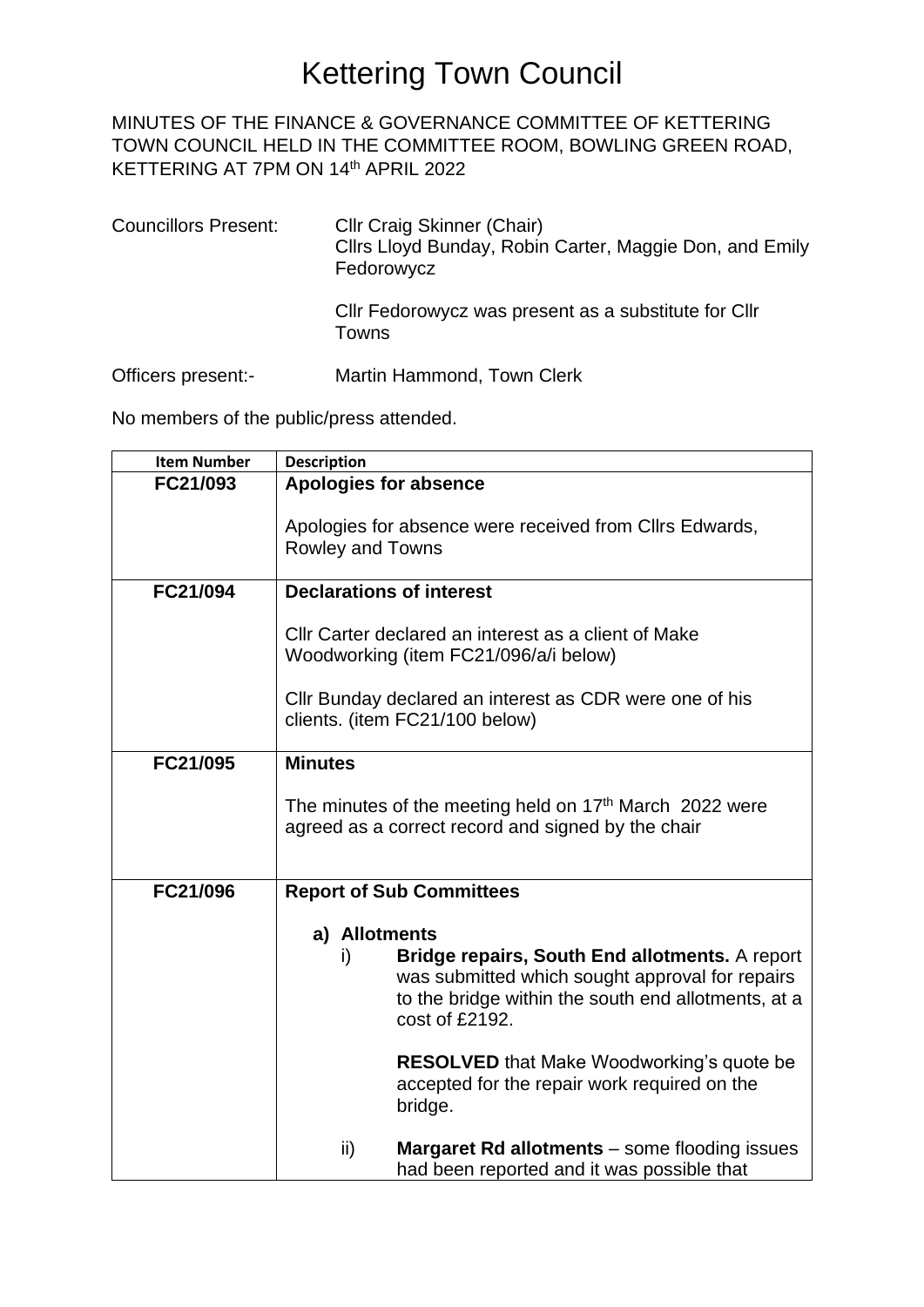|          | iii)                  | drainage blockage existed uphill of the<br>allotments which NNC was also investigating.<br>The clerk would make contact with NNC.<br>All other allotments -AGREED to produce a list<br>of outstanding issues in relation to all allotments<br>so that the committee could keep track of them<br>all. |  |  |
|----------|-----------------------|------------------------------------------------------------------------------------------------------------------------------------------------------------------------------------------------------------------------------------------------------------------------------------------------------|--|--|
|          | b) Markets and events |                                                                                                                                                                                                                                                                                                      |  |  |
|          | i)                    | The food and drink festival seems to have gone<br>well; liaison with LDS was planned to review it                                                                                                                                                                                                    |  |  |
|          | ii)                   | The Council now had the keys to the Market<br>Place noticeboards but members wished to<br>explore the possibility of KTC having<br>noticeboards elsewhere in town                                                                                                                                    |  |  |
|          | iii)                  | Banners and bunting for the platinum jubilee<br>were being organised in conjunction with NNC<br>ad therefore were likely to be well under the<br>£8000 provision agreed at the previous meeting.                                                                                                     |  |  |
|          | iv)                   | It was agreed to confirm street entertainers for<br>the vegan market on 4 <sup>th</sup> June as soon as<br>possible.                                                                                                                                                                                 |  |  |
| FC21/097 | <b>Speed Devices</b>  |                                                                                                                                                                                                                                                                                                      |  |  |
|          |                       | A report was submitted which sought approval for the<br>conversion of the speed devices to solar power and to agree<br>a management system for their location and re-location<br>throughout the area covered by the highways licence.                                                                |  |  |
|          | <b>RESOLVED that</b>  |                                                                                                                                                                                                                                                                                                      |  |  |
|          |                       | a) the quote from Messagemaker in the sum of £1264<br>plus VAT for solar panel conversion kits for the<br>existing speed devices be accepted                                                                                                                                                         |  |  |
|          |                       | b) that cameras should remain in situ for the<br>foreseeable future and                                                                                                                                                                                                                              |  |  |
|          |                       | c) that, if necessary, specialist assistance be employed<br>to fit solar panels to the existing cameras and to<br>manage any future relocation of them                                                                                                                                               |  |  |
|          |                       | d) the clerk investigate extending the licence to include<br>other main routes and the possibility of acquiring<br>more cameras, including mobile ones, in due<br>course.                                                                                                                            |  |  |
|          |                       |                                                                                                                                                                                                                                                                                                      |  |  |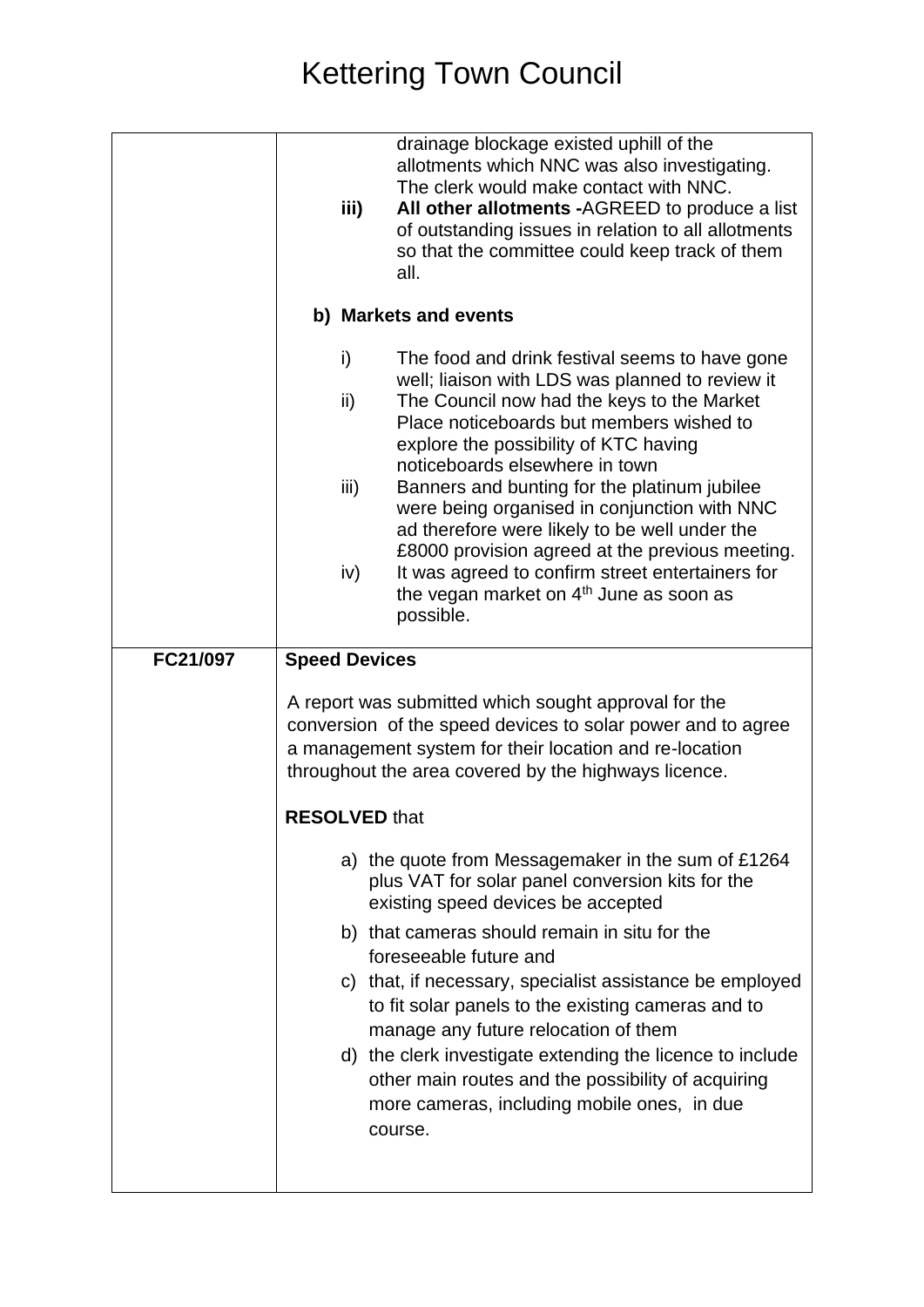| FC21/098 | <b>Asset Mapping Project</b>                                                                                                                                                                                                                                                                                                                                                          |
|----------|---------------------------------------------------------------------------------------------------------------------------------------------------------------------------------------------------------------------------------------------------------------------------------------------------------------------------------------------------------------------------------------|
|          | A report was submitted seeking members' views on how to<br>respond to the service mapping element of this project, now<br>that the asset mapping element had been substantially<br>completed.                                                                                                                                                                                         |
|          | A proposed form of words had been prepared.                                                                                                                                                                                                                                                                                                                                           |
|          | <b>RESOLVED</b> that the form of words set lout in the report,<br>describing the council's preferred priorities for service<br>enhancement or protection, be shared with NCALC                                                                                                                                                                                                        |
| FC21/099 | <b>Public Toilets</b>                                                                                                                                                                                                                                                                                                                                                                 |
|          | A report was submitted which outlined the current exploratory<br>work on providing permanent public toilets in Kettering and to<br>seek advice on the Council's preferred next steps.                                                                                                                                                                                                 |
|          | Members were shown imagery of how the current proposed<br>site could be used and also discussed the merits of another<br>solution entirely, involving the conversion of an existing<br>building.                                                                                                                                                                                      |
|          | In terms of how any facility could be afforded, given that the<br>indicative quotes exceeded the budget by some distance,<br>members AGREED that they did not want to borrow to pay for<br>the toilets or rely on reserves to make up the difference<br>between budget and cost.                                                                                                      |
|          | Members also discussed the benefits of reviving the<br>community toilet scheme.                                                                                                                                                                                                                                                                                                       |
|          | <b>RESOLVED that</b>                                                                                                                                                                                                                                                                                                                                                                  |
|          | a) The possibility of securing S106 contributions from<br>the Hanwood Park S106 be explored with NNC<br>The possibility that the project being delayed in<br>b)<br>order to raise further money in 23/24 be left on the<br>table<br>The clerk and Cllr Carter visit the alternative site<br>C)<br>and explore with the owners the possibility of<br>conversion and a long term lease. |
|          |                                                                                                                                                                                                                                                                                                                                                                                       |
| FC21/100 | <b>General Markets</b>                                                                                                                                                                                                                                                                                                                                                                |
|          | A report was submitted which provided an update on the<br>management of the market and sought members' views on the                                                                                                                                                                                                                                                                   |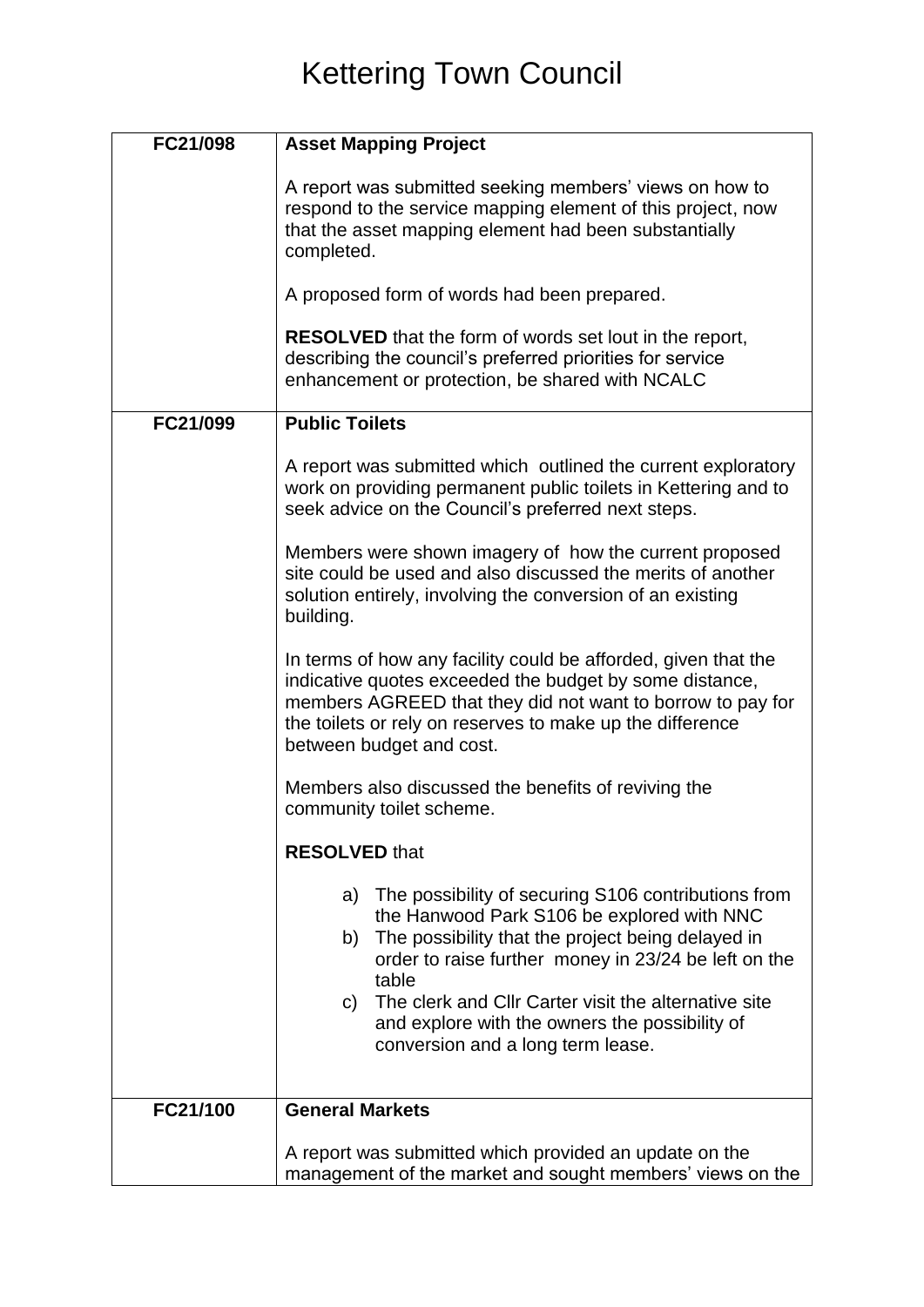|          | future direction that the market should take. The options<br>considered by the Markets Sub Committee had been set out in<br>the report and the feedback from one trader on those options<br>was shared. Further consultation was in progress and<br>planned.<br><b>RESOLVED</b><br>a) To support the proposal that the Wednesday<br>collectors market and the two general markets be<br>merged<br>b) To retain all three market days in the weekly<br>calendar<br>c) To reintroduce charges at a rate of £12 plus VAT<br>with incentives for long term booking and new<br>starters, with a start date no later than 1 <sup>st</sup> July<br>d) To explore the idea of regular farms markets to<br>bolster the general markets |
|----------|-------------------------------------------------------------------------------------------------------------------------------------------------------------------------------------------------------------------------------------------------------------------------------------------------------------------------------------------------------------------------------------------------------------------------------------------------------------------------------------------------------------------------------------------------------------------------------------------------------------------------------------------------------------------------------------------------------------------------------|
| FC21/101 | <b>End of Year Budget Position and Annual Governance</b><br><b>Statement</b><br>Members had been provided with an end of year budget<br>statement which had been correct at the time of publication but<br>which was replaced by a more up to date statement, effective<br>on the 14 <sup>th</sup> April.<br>This showed the income and expenditure position for the<br>21/22 financial year and the outstanding invoices and income<br>related to that year.<br>During the 21/22 financial year that Council had spent or<br>committed £143,820 and its projected final income for the year                                                                                                                                  |
|          | was £165,526. £21,706 was therefore likely to be moved into<br>reserves once all income and expenditure transactions had<br>been completed.<br>The accruals list within the report was also updated. The<br>Council was currently owned £3640 and had two outstanding<br>debts - for elections and the remaining recharge for the costs<br>of the interim clerk, which amounted to £29361. Both of these<br>debts could now be paid during April.<br>Finally, members were provided with a summary of the end of<br>year auditing process and the process fort approval of the<br>annual governance statement, which would be prepared on a<br>receipts and payments basis for 21/22.                                         |